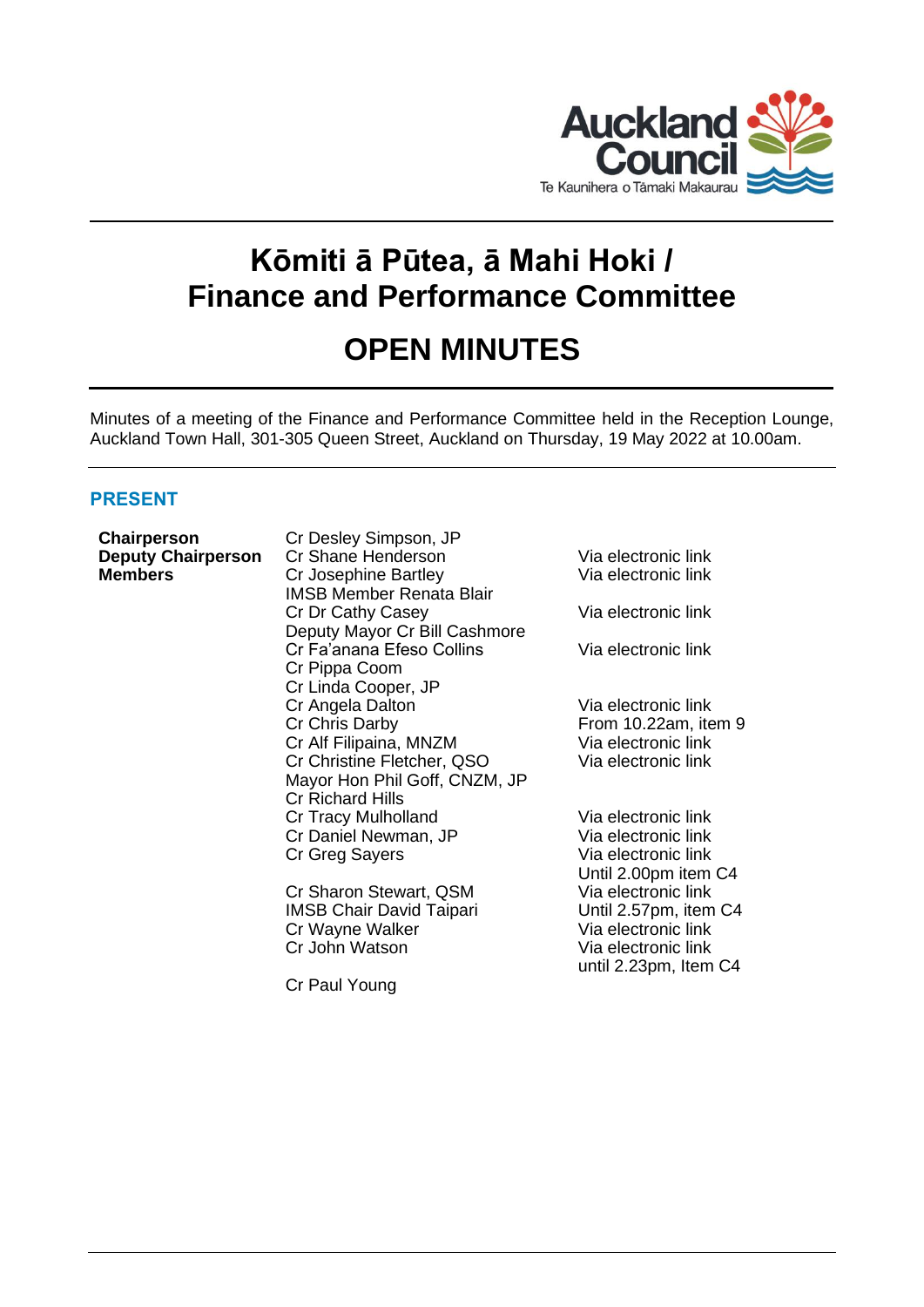

# **ALSO PRESENT**

| Ruth Jackson        | Chair, Devonport-Takapuna Local Board, for Item C4: CONFIDENTIAL:           |
|---------------------|-----------------------------------------------------------------------------|
|                     | <b>Alternative Commercial Opportunities</b>                                 |
| Danielle Grant      | Deputy Chair, Kaipātiki Local Board, for Item C4: CONFIDENTIAL: Alternative |
|                     | <b>Commercial Opportunities</b>                                             |
| <b>Chris Carter</b> | Member, Henderson-Massey Local Board, for Item C3: CONFIDENTIAL:            |
|                     | <b>Auckland Film Studios</b>                                                |
| Ingrid Papau        | Member, Henderson-Massey Local Board, for Item C3: CONFIDENTIAL:            |
|                     | <b>Auckland Film Studios</b>                                                |

# **IN ATTENDANCE**

Mark Franklin, Chair – Tātaki Auckland Unlimited Board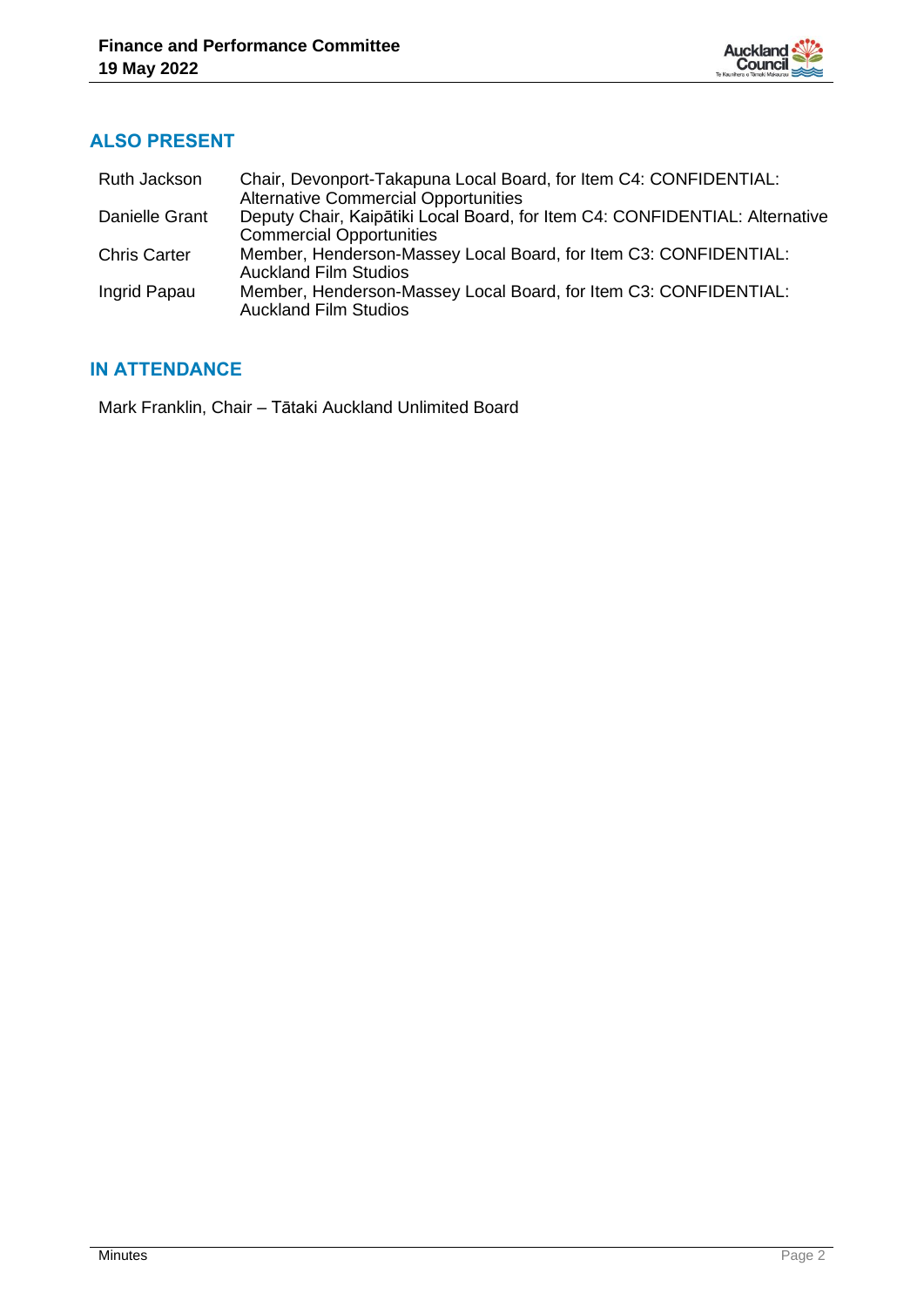

Note: a roll-call was conducted that ascertained the following members were in attendance at the commencement of the meeting: ✓

| <b>Member</b>              |              | <b>Member</b>               |              |
|----------------------------|--------------|-----------------------------|--------------|
| Cr D Simpson               | $\checkmark$ | Cr C Fletcher               | ✓            |
| Mayor P Goff               | $\checkmark$ | Cr S Henderson              | $\checkmark$ |
| Deputy Mayor BC Cashmore   | $\checkmark$ | Cr R Hills                  | ✓            |
| Cr J Bartley               | $\checkmark$ | Cr T Mulholland             | ✓            |
| <b>IMSB Member R Blair</b> | $\checkmark$ | Cr D Newman                 | ✓            |
| Cr C Casey                 | $\checkmark$ | Cr G Sayers                 | ✓            |
| <b>Cr E Collins</b>        | $\checkmark$ | <b>Cr S Stewart</b>         | ✓            |
| Cr P Coom                  | $\checkmark$ | Cr W Walker                 | $\checkmark$ |
| Cr L Cooper                | $\checkmark$ | Cr J Watson                 | ✓            |
| Cr A Dalton                | $\checkmark$ | <b>IMSB Chair D Taipari</b> | ✓            |
| Cr C Darby                 |              | Cr P Young                  | ✓            |
| Cr A Filipaina             | $\checkmark$ |                             |              |

# **1 Apologies**

Resolution number FIN/2022/16 MOVED by Chairperson D Simpson, seconded by Cr P Young:

**That the Finance and Performance Committee:**

**a) accept the apology from: Lateness Cr C Darby – on council business.**

**CARRIED**

#### **2 Declaration of Interest**

There were no declarations of interest.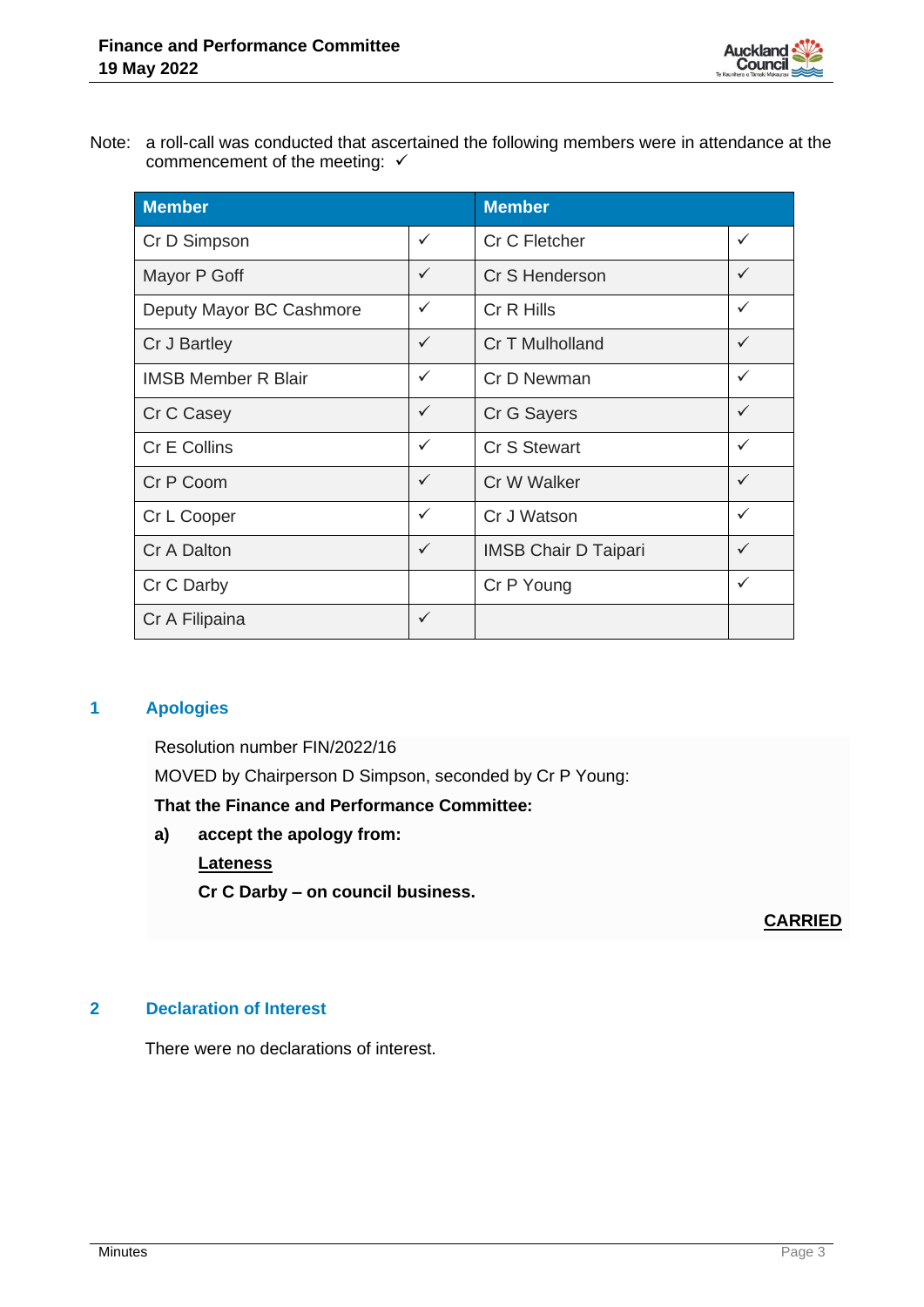

#### **3 Confirmation of Minutes**

Resolution number FIN/2022/17

MOVED by Chairperson D Simpson, seconded by Cr W Walker:

**That the Finance and Performance Committee:**

**a) confirm the ordinary minutes of its meeting, held on Thursday, 17 March 2022 as a true and correct record.**

**CARRIED**

#### **4 Petitions**

There were no petitions.

#### **5 Public Input**

There was no public input.

#### **6 Local Board Input**

Chris Carter, Henderson-Massey Local Board Member and Ingrid Papau, Henderson-Massey Local Board Member spoke at Item C3 – CONFIDENTIAL: Auckland Film Studios.

Danielle Grant, Kaipātiki Local Board Deputy Chair spoke at Item C4 – CONFIDENTIAL: Alternative Commercial Opportunities

Ruth Jackson, Devonport-Takapuna Local Board spoke at Item C4 – CONFIDENTIAL: Alternative Commercial Opportunities.

#### **7 Extraordinary Business**

There was no extraordinary business.

#### **8 Asset recycling disposal recommendations**

Resolution number FIN/2022/18

MOVED by Cr C Fletcher, seconded by Chairperson D Simpson:

#### **That the Finance and Performance Committee:**

- **a) approve, subject to the satisfactory conclusion of any required statutory processes, the disposal of**
	- **i) 3,851m<sup>2</sup> of 84 Hobsonville Road, Hobsonville (subject to survey) comprised of an estate in fee simple being Section 2 SO 509537 contained in record of title 798035;**
	- **ii) 1 Levene Place, Mount Wellington comprised of an estate in fee simple being Lot 1 DP 341877 contained in record of title 172271;**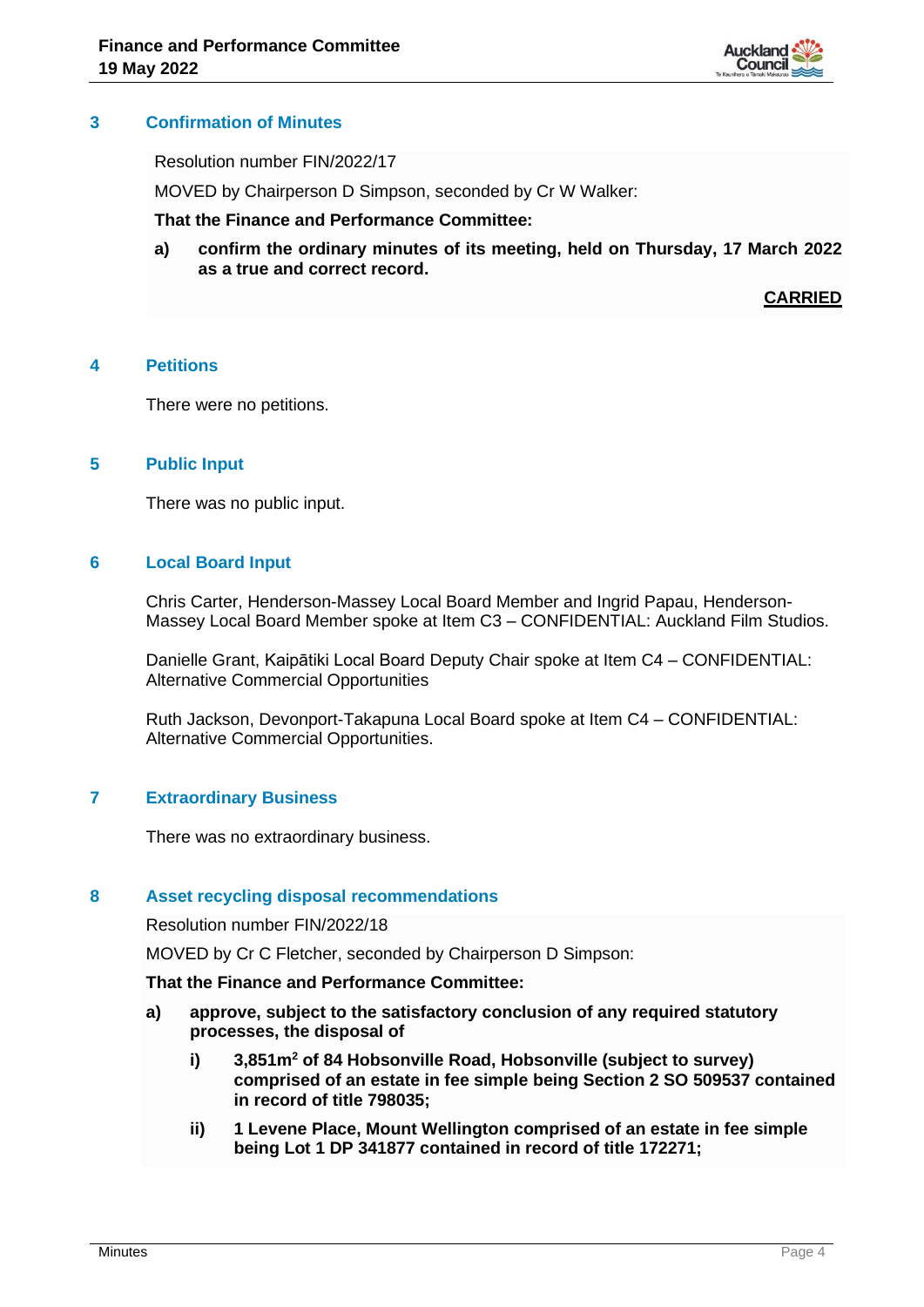

- **iii) 21 Newton Road, Newton comprised of an estate in fee simple being Part Lot 7 of the Subdivision of Allotment 12 Section 7 Suburbs of Auckland contained in record of title NA75B/448; and**
- **iv) 155m<sup>2</sup>of Nuffield Lane, Newmarket (subject to survey) comprised of an estate in fee simple being Allotment 31 Sec 11 & Lot 36 & 37 DP 22483 contained in record of title NA8A/1059.**
- **b) agree that final terms and conditions be approved under the appropriate delegations.**

**CARRIED**

#### **9 Auckland Council Group and Auckland Council Quarterly Performance Report for the nine months ending March 2022**

Note: changes were made to the original recommendation, adding new clauses b), c) and d), e), f) and g) as a Chair's recommendation.

A PowerPoint presentation was given. A copy has been placed on the official minutes and is available on the Auckland Council website as a minutes attachment.

*Cr C Darby entered the meeting at 10.22am.*

The meeting adjourned at 11.26am and reconvened at 11.30am.

Cr P Coom and IMSB Chair D Taipari were not present.

*Cr P Coom returned to the meeting at 11.31am. IMSB Chair D Taipari returned to the meeting at 11.36am.*

Resolution number FIN/2022/19

MOVED by Chairperson D Simpson, seconded by Deputy Mayor BC Cashmore:

**That the Finance and Performance Committee:**

- **a) receive the Auckland Council Group and Auckland Council quarterly performance reports for the nine months ended 31 March 2022.**
- **b) note that the results for the nine months ended 31 March 2022 confirm many of the pressures anticipated in our Recovery Budget and was further exacerbated as the full impact of the Omicron variant took hold affecting usage of facilities, venues and public transport**
- **c) note that uncertainty and disruption caused by both the COVID-19 pandemic and unfavourable economic trends has placed pressure on the operations and finances of the group and council for this period**
- **d) note that despite a challenging environment, capital investment delivery for the council group was 74 per cent or \$1.48 billion of the \$2 billion budget for the period**
- **e) note the progress of \$83.5 million (92.8 per cent) achieved towards the council's \$90 million operating budget savings target for the 2021/2022 financial year**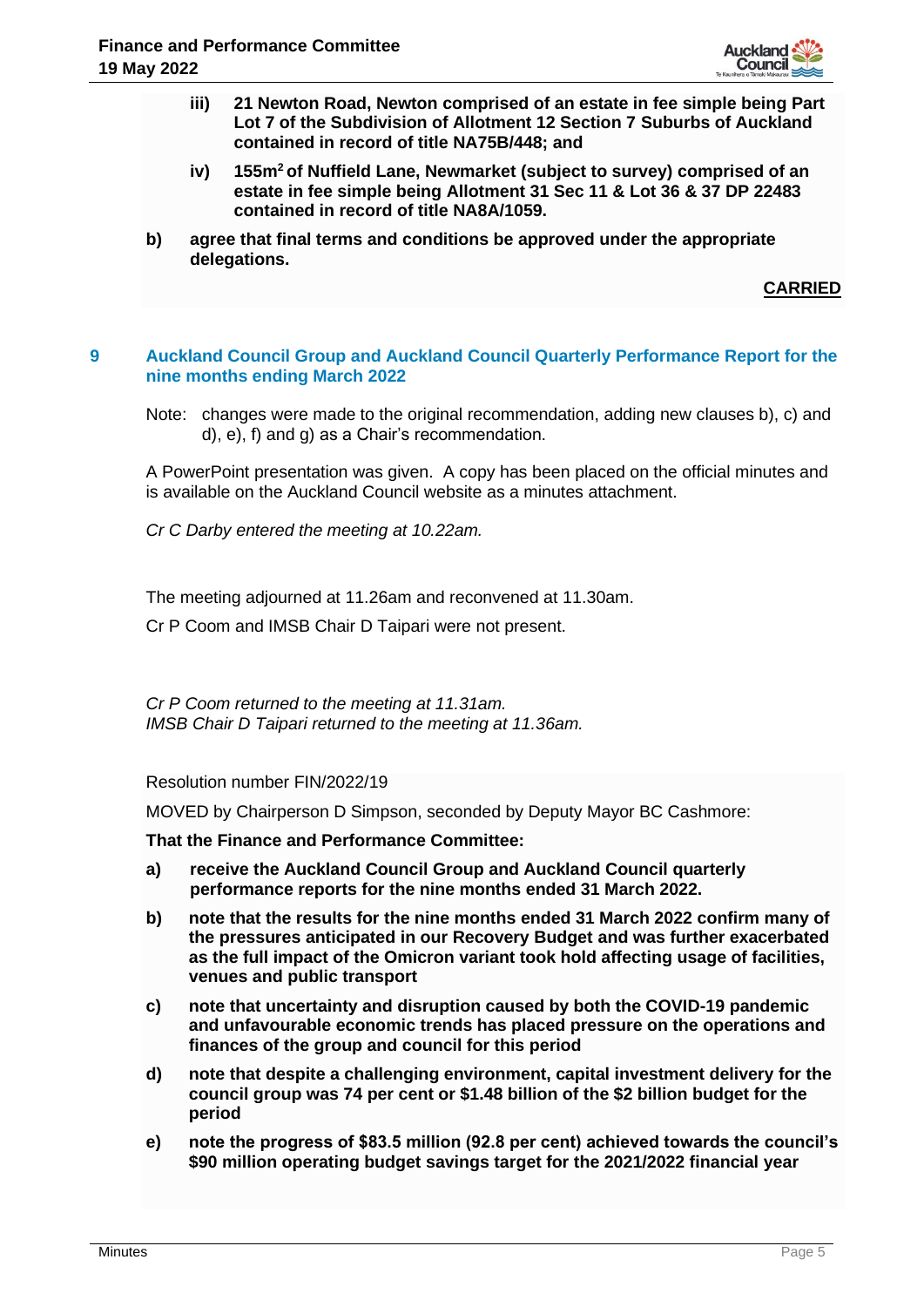

- **f) note that customer satisfaction targets across many of our services were met despite the impacts of COVID-19, although challenges related to the high demand for consents and staff shortages have impacted regulatory performance, for which there are improvement initiatives in place to address this**
- **g) note that regional parks had over five million visits for the nine months ended 31 March 2022 which is on track for record visitation to regional parks in the financial year.**

**CARRIED**

- Note: Pursuant to Standing Order 1.8.6, the following councillors requested that their dissenting votes be recorded against clause f) be recorded as follows:
	- Cr G Sayers
	- Cr S Stewart
	- Cr W Walker
	- Cr J Watson

#### **Attachments**

A 19 May 2022, Finance and Performance Committee - Item 9 - Auckland Council Group and Auckland Council Quarterly Performance Report for the nine months ending March 2022 - PowerPoint presentation

#### **10 Council Group Insurance Renewal 2022**

Resolution number FIN/2022/20

MOVED by Chairperson D Simpson, seconded by Deputy Mayor BC Cashmore:

#### **That the Finance and Performance Committee:**

**a) note that there is a confidential report included in the agenda on the approval of the insurance programme for 2022/2023.**

**CARRIED**

#### **11 Summary of Finance and Performance Committee information memoranda and briefings, including the Forward Work Programme - 19 May 2022**

Resolution number FIN/2022/21

MOVED by Chairperson D Simpson, seconded by IMSB Member R Blair:

**That the Finance and Performance Committee:**

- **a) note the progress on the forward work programme for 2022 as appended in Attachment A of the agenda report.**
- **b) receive the Summary of Finance and Performance Committee information memorandum and briefings as at 19 May 2022.**

**CARRIED**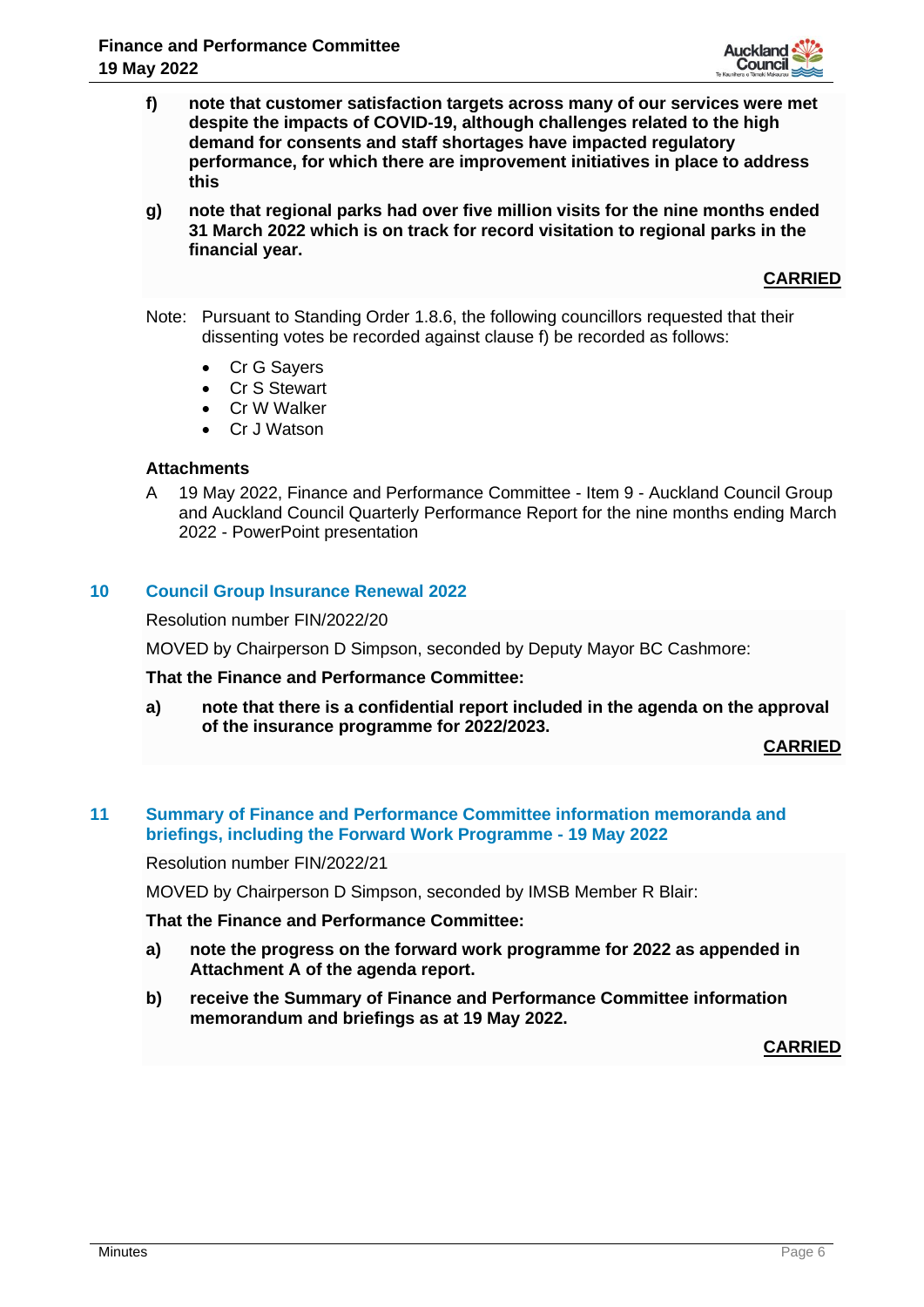

#### **12 Summary of Confidential Decisions and related information released into Open**

Note: changes were made to the original recommendation, adding new clause b) as a Chair's recommendation.

Resolution number FIN/2022/22

MOVED by Chairperson D Simpson, seconded by Cr C Darby:

#### **That the Finance and Performance Committee:**

- **a) note the confidential decisions and related information that are now publicly available.**
- **b) thank the Project Whakapai project team for their outstanding work throughout the process to divest Amenities and Infrastructure Maintenance Services (AIMS) to a new owner (Programmed), and their commitment to achieving positive outcomes for staff, the community, and the council.**

**CARRIED**

#### **13 Consideration of Extraordinary Items**

There was no consideration of extraordinary items.

#### **14 Procedural motion to exclude the public**

Resolution number FIN/2022/23

MOVED by Chairperson D Simpson, seconded by Cr R Hills:

**That the Finance and Performance Committee:**

- **a) exclude the public from the following part(s) of the proceedings of this meeting.**
- **b) agree that Mr Craig Rice, Partner – PricewaterhouseCoopers be permitted to remain for Confidential Item C3 - CONFIDENTIAL: Auckland Film Studios after the public has been excluded, because of their knowledge of the item, which will help the Finance and Performance Committee in its decision-making.**

**The general subject of each matter to be considered while the public is excluded, the reason for passing this resolution in relation to each matter, and the specific grounds under section 48(1) of the Local Government Official Information and Meetings Act 1987 for the passing of this resolution follows.**

**This resolution is made in reliance on section 48(1)(a) of the Local Government Official Information and Meetings Act 1987 and the particular interest or interests protected by section 6 or section 7 of that Act which would be prejudiced by the holding of the whole or relevant part of the proceedings of the meeting in public, as follows:**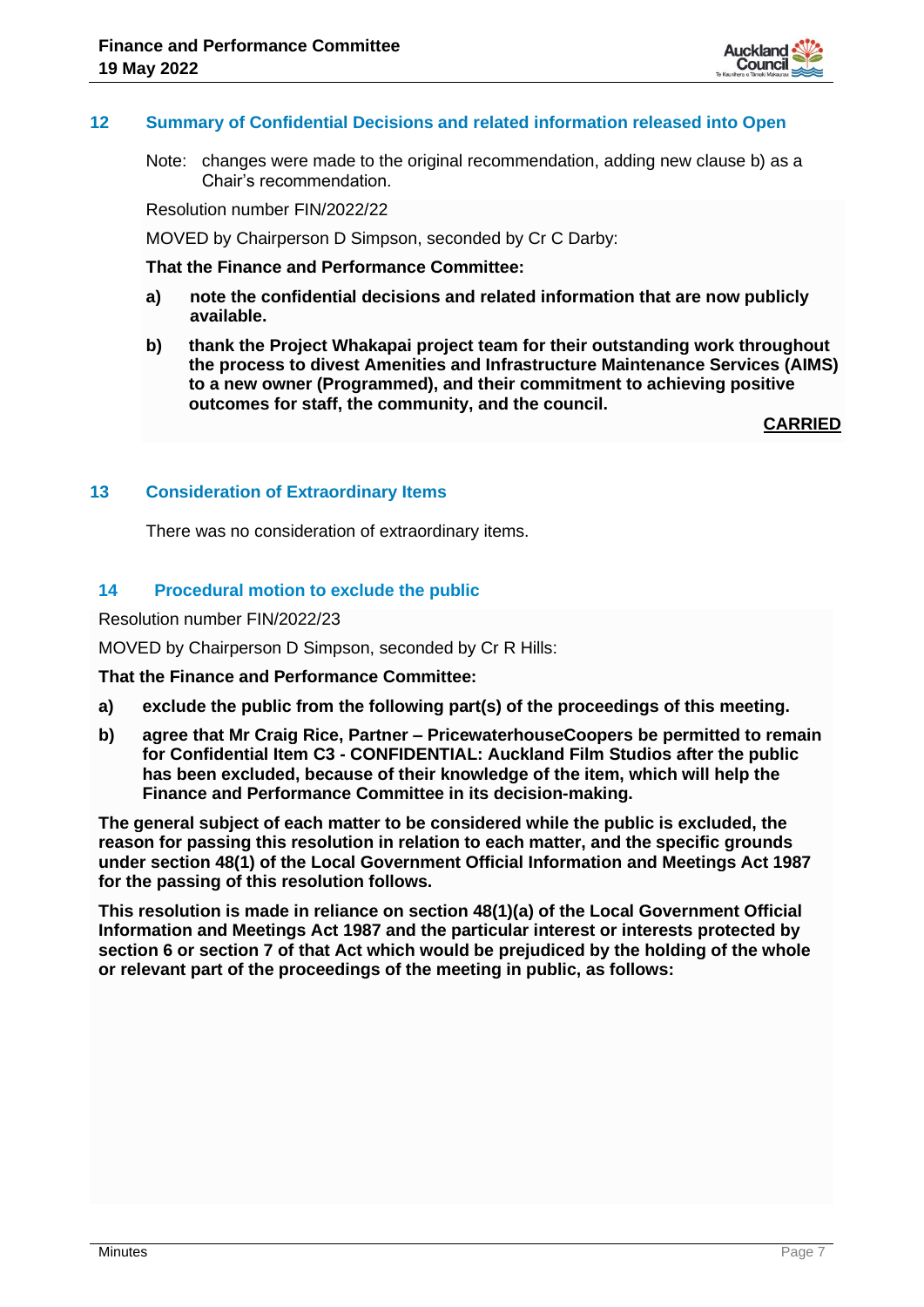

# **C1 CONFIDENTIAL: Council Group Insurance Renewal 2022**

| <b>Reason for passing this</b><br>resolution in relation to each<br>matter                                                                                                            | Particular interest(s) protected<br>(where applicable)                                                                                                                                                                                                                                                                                                                                                  | Ground(s) under section 48(1)<br>for the passing of this resolution                                                                                                                                |
|---------------------------------------------------------------------------------------------------------------------------------------------------------------------------------------|---------------------------------------------------------------------------------------------------------------------------------------------------------------------------------------------------------------------------------------------------------------------------------------------------------------------------------------------------------------------------------------------------------|----------------------------------------------------------------------------------------------------------------------------------------------------------------------------------------------------|
| The public conduct of the part of<br>the meeting would be likely to<br>result in the disclosure of<br>information for which good<br>reason for withholding exists<br>under section 7. | $s7(2)$ (h) - The withholding of the<br>information is necessary to<br>enable the local authority to<br>carry out, without prejudice or<br>disadvantage, commercial<br>activities.<br>In particular, the report contains<br>details of the proposed<br>insurance strategy, policies and<br>programme for which terms and<br>costings are being sort from and<br>negotiated with the<br>insurance market | s48(1)(a)<br>The public conduct of the part of<br>the meeting would be likely to<br>result in the disclosure of<br>information for which good<br>reason for withholding exists<br>under section 7. |

#### **C2 CONFIDENTIAL: Transit-Oriented Development in the Eastern Busway Corridor**

| Reason for passing this<br>resolution in relation to each<br>matter                                                                                                                   | Particular interest(s) protected<br>(where applicable)                                                                                                                                                                                                                                                                                           | Ground(s) under section 48(1)<br>for the passing of this resolution                                                                                                                                |
|---------------------------------------------------------------------------------------------------------------------------------------------------------------------------------------|--------------------------------------------------------------------------------------------------------------------------------------------------------------------------------------------------------------------------------------------------------------------------------------------------------------------------------------------------|----------------------------------------------------------------------------------------------------------------------------------------------------------------------------------------------------|
| The public conduct of the part of<br>the meeting would be likely to<br>result in the disclosure of<br>information for which good<br>reason for withholding exists<br>under section 7. | $s7(2)(h)$ - The withholding of the<br>information is necessary to<br>enable the local authority to<br>carry out, without prejudice or<br>disadvantage, commercial<br>activities.<br>In particular, the report contains<br>information that may prejudice<br>the council's ability to negotiate<br>the sale and/or acquisition of<br>properties. | s48(1)(a)<br>The public conduct of the part of<br>the meeting would be likely to<br>result in the disclosure of<br>information for which good<br>reason for withholding exists<br>under section 7. |

# **C3 CONFIDENTIAL: Auckland Film Studios**

| Reason for passing this<br>resolution in relation to each<br>matter                                                                                                                   | Particular interest(s) protected<br>(where applicable)                                                                                                                                                                                                           | Ground(s) under section 48(1)<br>for the passing of this resolution                                                                                                                                |
|---------------------------------------------------------------------------------------------------------------------------------------------------------------------------------------|------------------------------------------------------------------------------------------------------------------------------------------------------------------------------------------------------------------------------------------------------------------|----------------------------------------------------------------------------------------------------------------------------------------------------------------------------------------------------|
| The public conduct of the part of<br>the meeting would be likely to<br>result in the disclosure of<br>information for which good<br>reason for withholding exists<br>under section 7. | $s7(2)(h)$ - The withholding of the<br>information is necessary to<br>enable the local authority to<br>carry out, without prejudice or<br>disadvantage, commercial<br>activities.<br>In particular, the report contains<br>commercially sensitive<br>information | s48(1)(a)<br>The public conduct of the part of<br>the meeting would be likely to<br>result in the disclosure of<br>information for which good<br>reason for withholding exists<br>under section 7. |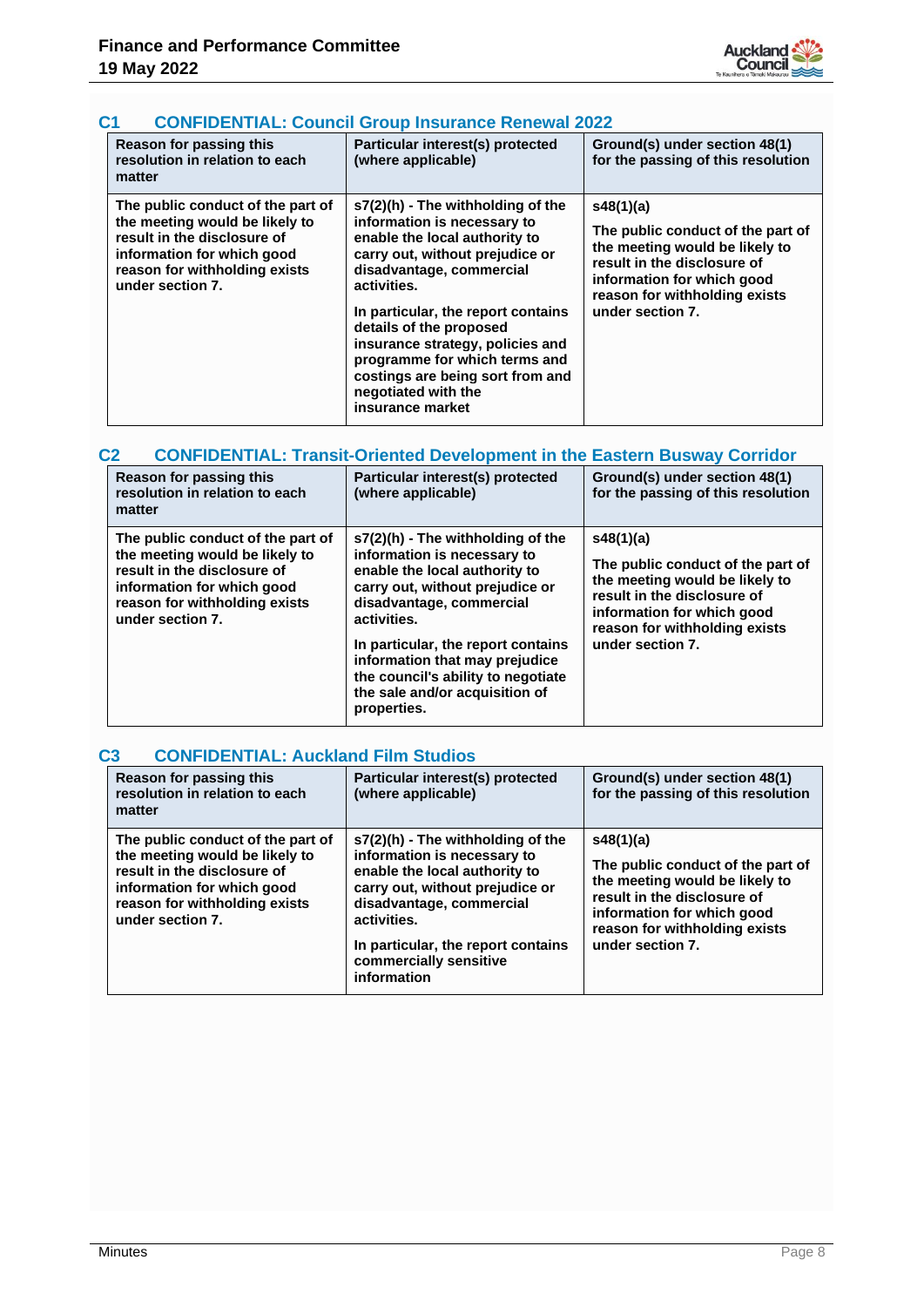

#### **C4 CONFIDENTIAL: Alternative Commercial Opportunities**

| Reason for passing this<br>resolution in relation to each<br>matter                                                                                                                   | Particular interest(s) protected<br>(where applicable)                                                                                                                                                                                                                                                                           | Ground(s) under section 48(1)<br>for the passing of this resolution                                                                                                                                |
|---------------------------------------------------------------------------------------------------------------------------------------------------------------------------------------|----------------------------------------------------------------------------------------------------------------------------------------------------------------------------------------------------------------------------------------------------------------------------------------------------------------------------------|----------------------------------------------------------------------------------------------------------------------------------------------------------------------------------------------------|
| The public conduct of the part of<br>the meeting would be likely to<br>result in the disclosure of<br>information for which good<br>reason for withholding exists<br>under section 7. | s7(2)(h) - The withholding of the<br>information is necessary to<br>enable the local authority to<br>carry out, without prejudice or<br>disadvantage, commercial<br>activities.<br>In particular, the report contains<br>information relating to<br>commercial activities that affect<br>private landowners and<br>negotiations. | s48(1)(a)<br>The public conduct of the part of<br>the meeting would be likely to<br>result in the disclosure of<br>information for which good<br>reason for withholding exists<br>under section 7. |

The text of these resolutions is made available to the public who are present at the meeting and form part of the minutes of the meeting.

#### **CARRIED**

11.45pm The public was excluded.

Resolutions in relation to the confidential items are recorded in the confidential section of these minutes and are not publicly available.

3.03pm The public was re-admitted.

#### **RESTATEMENTS**

It was resolved while the public was excluded:

#### **C1 CONFIDENTIAL: Council Group Insurance Renewal 2022**

Resolution number FIN/2022/24

MOVED by Chairperson D Simpson, seconded by Mayor P Goff:

That the Finance and Performance Committee:

- a) note that at its 17 May 2022 meeting the Audit and Risk Committee endorsed the indicative insurance renewal programme and referred it to the Finance and Performance Committee for approval.
- b) approve the proposed insurance programme for 2022-2023 and delegate final placement of insurance policies to the Group Chief Financial Officer
- c) agree that the decisions to be transferred to the open minutes, but the report and attachments remain confidential.